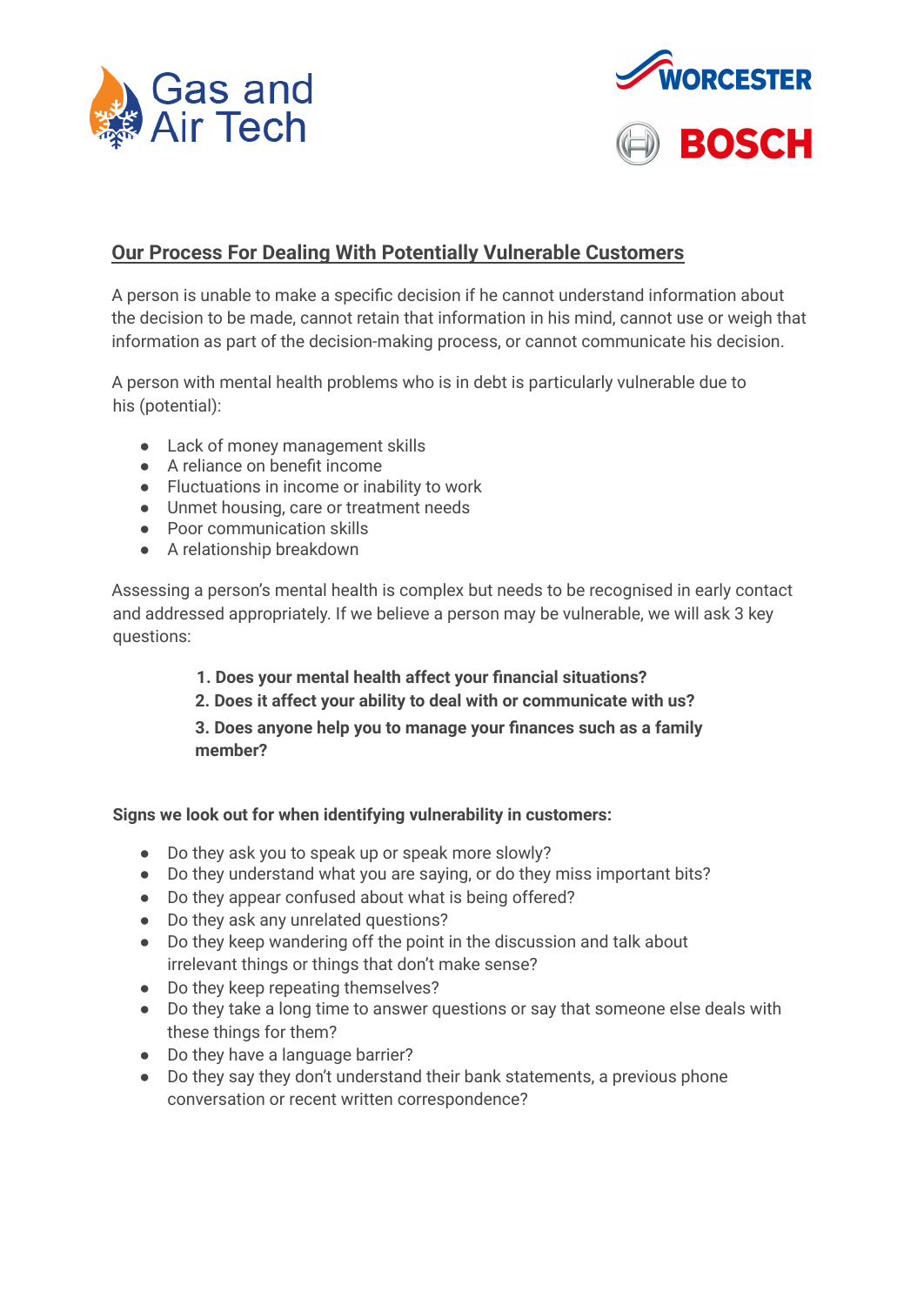



## **Steps we take if we believe a customer may be vulnerable:**

- We speak slowly, clearly and explain fully
- We are patient and empathise where appropriate
- We don't rush as it may sometimes take the customer time to get relevant information together such as account details
- We keep on the subject under discussion
- We do not make assumptions about a customer's needs
- We clarify understanding at every point and always ask if there is anything else he would like us to explain
- We ask the consumer to explain to us what he understands the agreement to be
- We offer alternative types of communication phone, post, email, in person
- We do not make assumptions that the person we are dealing with is sighted as he may be unable to read or understand serial numbers or account numbers
- We do not make assumptions that the customer we are talking to can hear everything we say as he may have a hearing impairment
- We always remember that the customer we are speaking to may sometimes be forgetful or overly trusting and believe that a sales representative is always acting in his best interest
- We understand that some customers may be lonely and welcome the opportunity just to talk to someone
- We give the customer time to explain his circumstances fully and don't interrupt or appear impatient
- We also listen for what is **NOT** being said, for example, lack of questions about price, lack of commitment, timing of responses, extended silences
- We always ask if there is a better time to discuss matters as some customers may perform better at different times of the day
- We ask if there is anyone else the customer may need to talk to before making the decision

#### **Prior to forming the contract:**

- We ensure that the consumer demonstrates that he has an understanding of the decision he needs to make, why he needs to make it and that he understands the consequences of making, or not making that decision.
- We ask if he needs to discuss the matter with anyone else, or if he would like us to explain anything else, or if there anything else we can do further to help
- We are always prepared to repeat anything to clarify understanding
- We do not assume that the customer fully understands all the implications of the agreement and explicitly and clearly confirm all the key features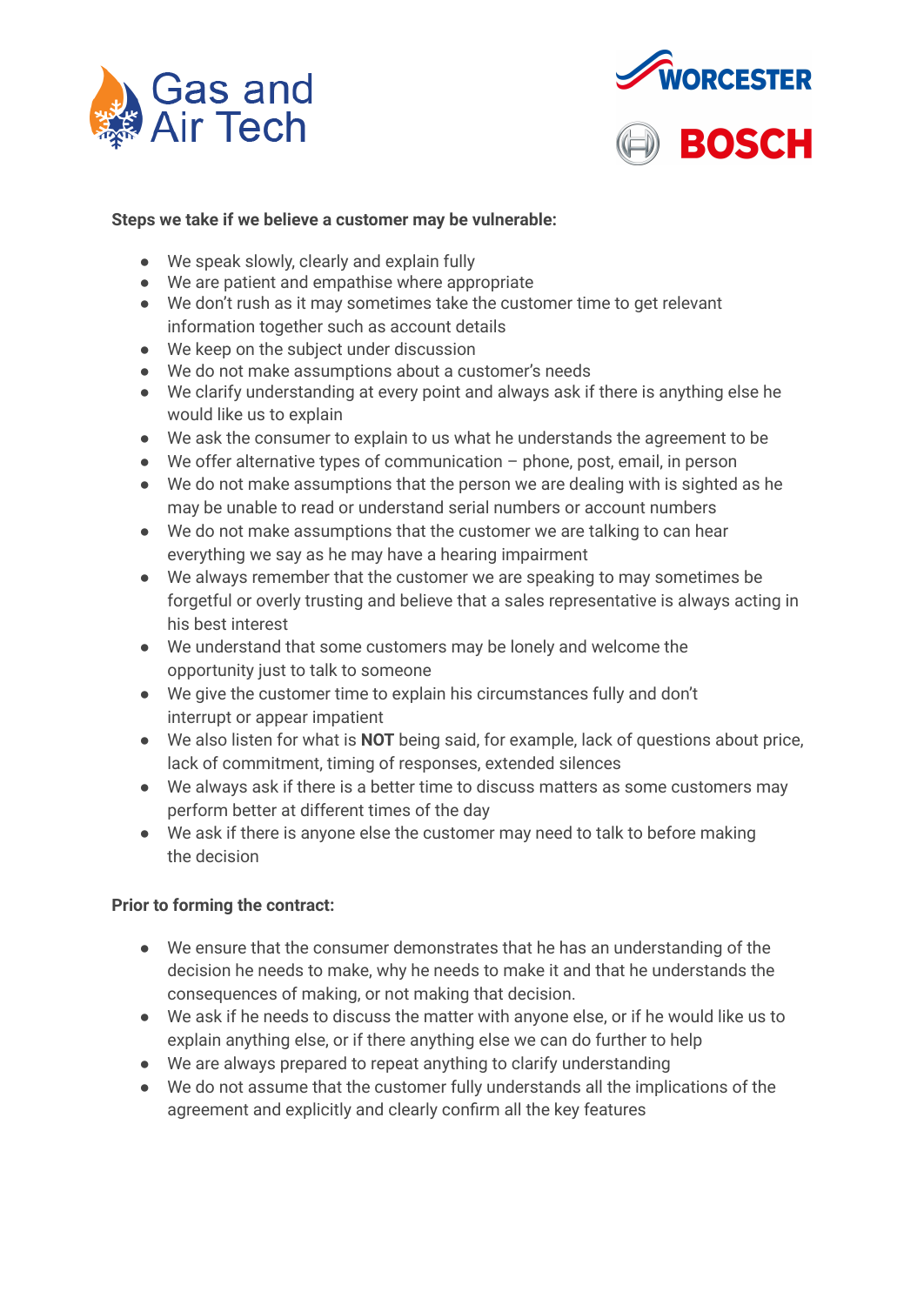





● We suggest that he talks it through with someone else and offer to re-contact him. If appropriate we suggest that a third person could be present

## **Post Contract:**

- If we identify particular communication needs, we store that information so future contacts are handled appropriately with his permission
- We record that we are satisfied that the customer completely understood everything that was discussed
- We allow customers to make a personal declaration about his capabilities or communication needs and store this information with his permission
- Any records that are held are with the full knowledge and consent of the customer and are deleted when the relationship no longer exists in accordance with GDPR.

# **If we identify a customer who may be in need of specialist advice which we are unable to offer:**

• We will refer him to, or we will seek guidance from an appropriate organisation such as: **Stepchange** Money Advice Trust CAB **Samaritans** Age UK Alzheimers Society Mind

#### **Sources of guidance we refer to:**

Equality Act 2010

Mental Capacity Act 2005

CONC 2.10 Contact with customers

Mental Capacity Guidance

Irresponsible Lending Guidance